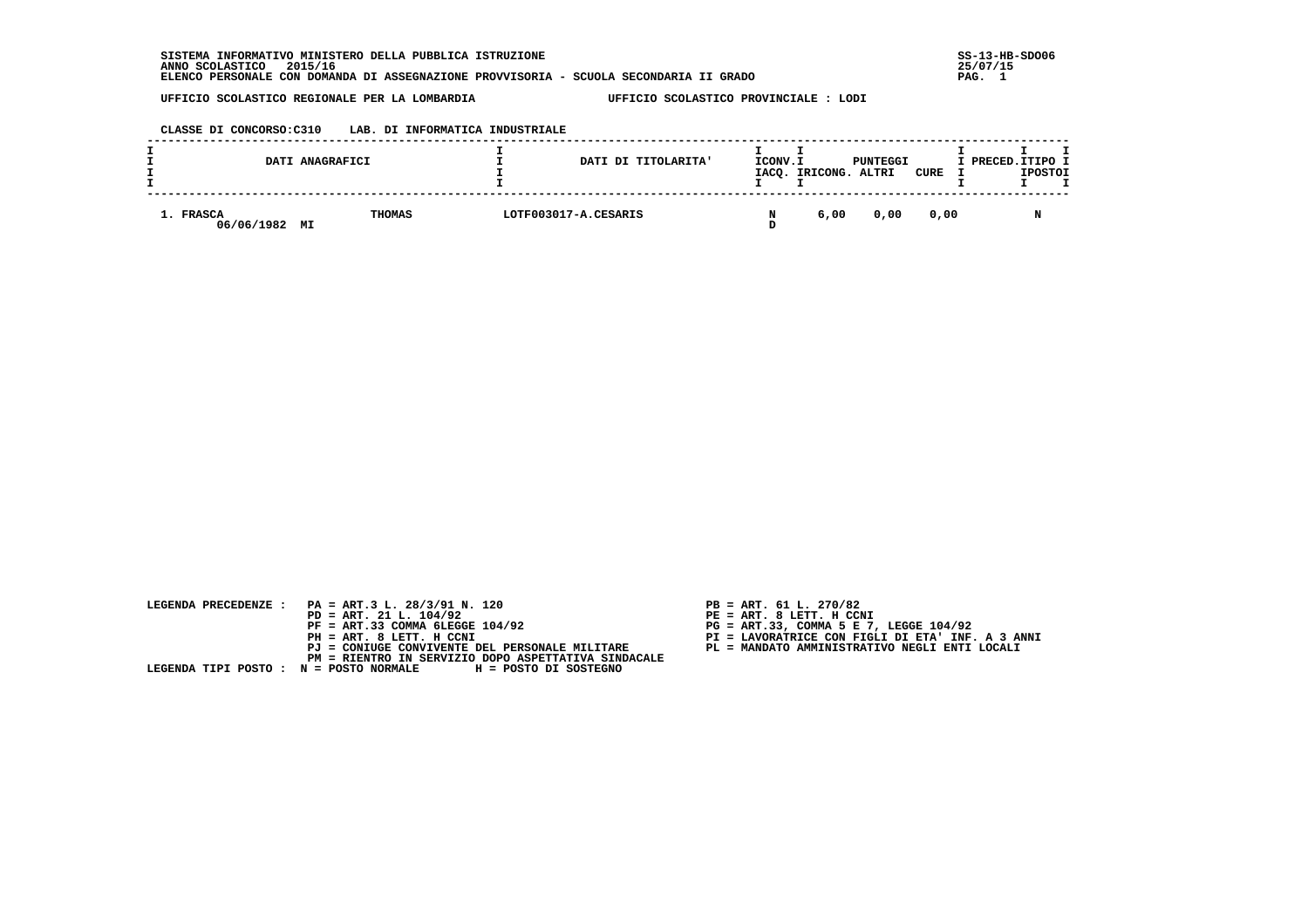#### **CLASSE DI CONCORSO:C260 LABORATORIO DI ELETTRONICA**

|                           | DATI ANAGRAFICI |                 |                      | DATI DI TITOLARITA'               | ICONV.I | IACQ. IRICONG. ALTRI | PUNTEGGI | CURE | I PRECED. ITIPO I | <b>IPOSTOI</b> |  |
|---------------------------|-----------------|-----------------|----------------------|-----------------------------------|---------|----------------------|----------|------|-------------------|----------------|--|
| 1. GRIMALDI<br>25/06/1960 | EE              | PAULA IOLANDA   | LOTF003017-A.CESARIS |                                   |         | 0,00                 | 0,00     | 0,00 |                   |                |  |
| 2. TOTARO<br>09/07/1960   | FG              | <b>GIUSEPPE</b> |                      | RERI003019-"P. GOBETTI" SEZ.PROF. | N       | 9,00                 | 3,00     | 0,00 | PD                | N              |  |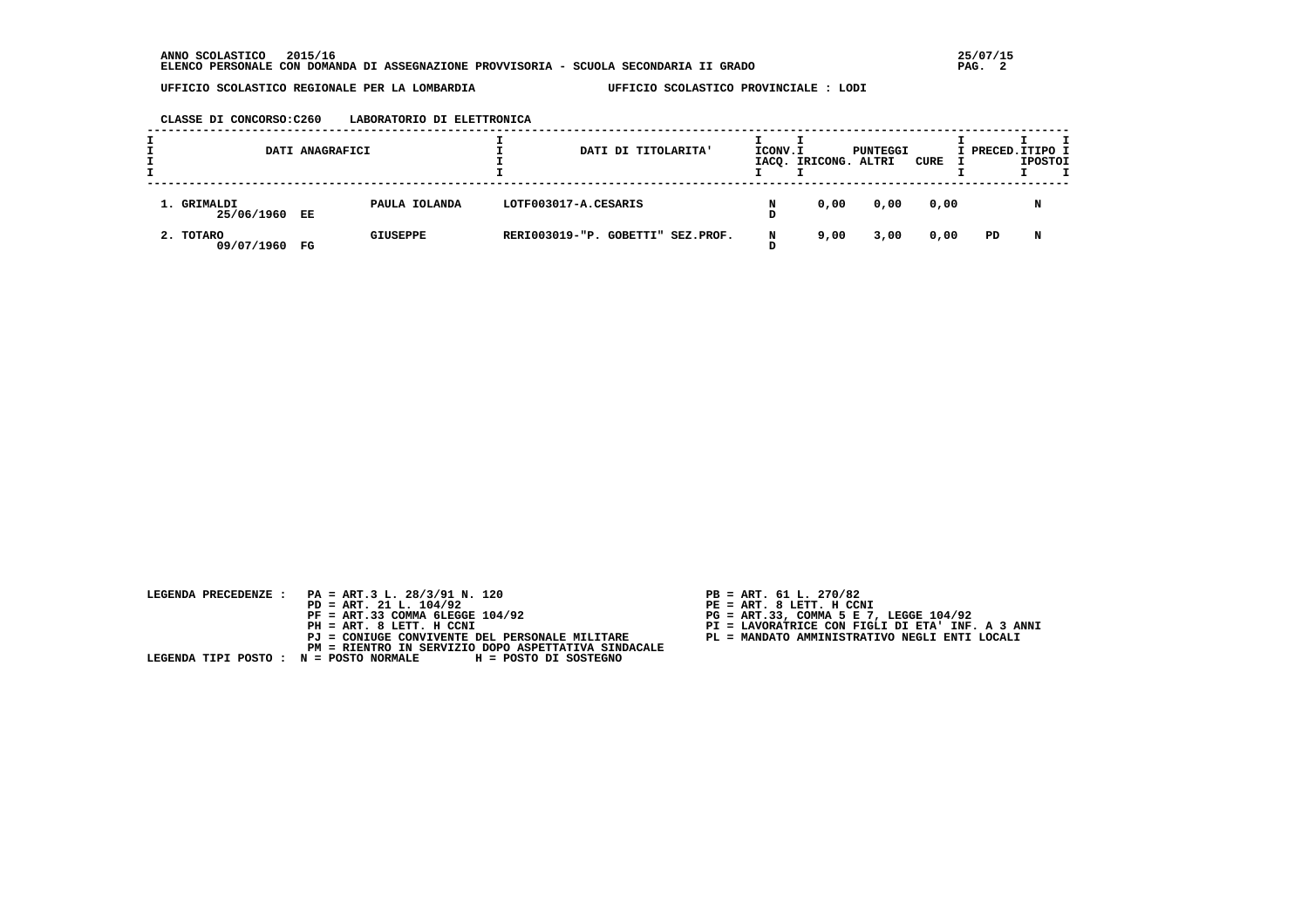**CLASSE DI CONCORSO:A050 LETTERE IST.ISTR.SECOND. DI II GR.**

|                             | DATI ANAGRAFICI | DATI DI TITOLARITA'         | ICONV.I | IACQ. IRICONG. ALTRI | PUNTEGGI | CURE | I PRECED.ITIPO I | <b>IPOSTOI</b> |  |
|-----------------------------|-----------------|-----------------------------|---------|----------------------|----------|------|------------------|----------------|--|
| 1. PAOLINI<br>09/06/1975 LO | <b>VERONICA</b> | LOTA01000L-I.T.A. "A. TOSI" |         | 6,00                 | 0.00     | 0.00 |                  |                |  |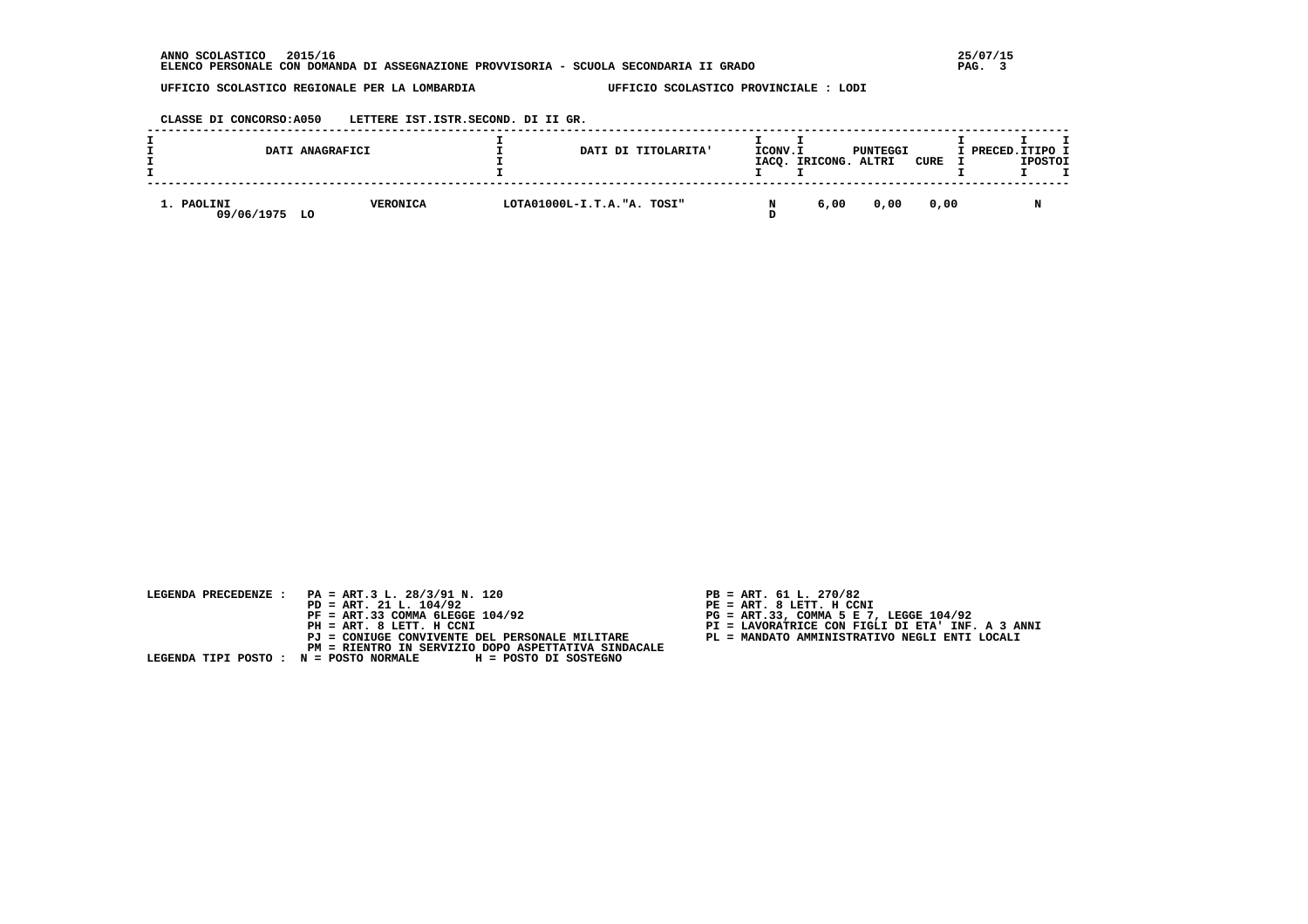**CLASSE DI CONCORSO:C450 METODOLOGIE OPERAT.NEI SERV.SOCIALI**

|                          | DATI ANAGRAFICI     | DATI DI TITOLARITA'                | ICONV.I     | IACQ. IRICONG. ALTRI | PUNTEGGI | CURE | I PRECED.ITIPO I | <b>IPOSTOI</b> |  |
|--------------------------|---------------------|------------------------------------|-------------|----------------------|----------|------|------------------|----------------|--|
| CURTARELLI<br>15/06/1982 | <b>ANDREA</b><br>LO | VARC02000L-I.P.S.S.C.T. "L.EINAUDI | $\mathbf N$ | 6,00                 | 0.00     | 0.00 |                  |                |  |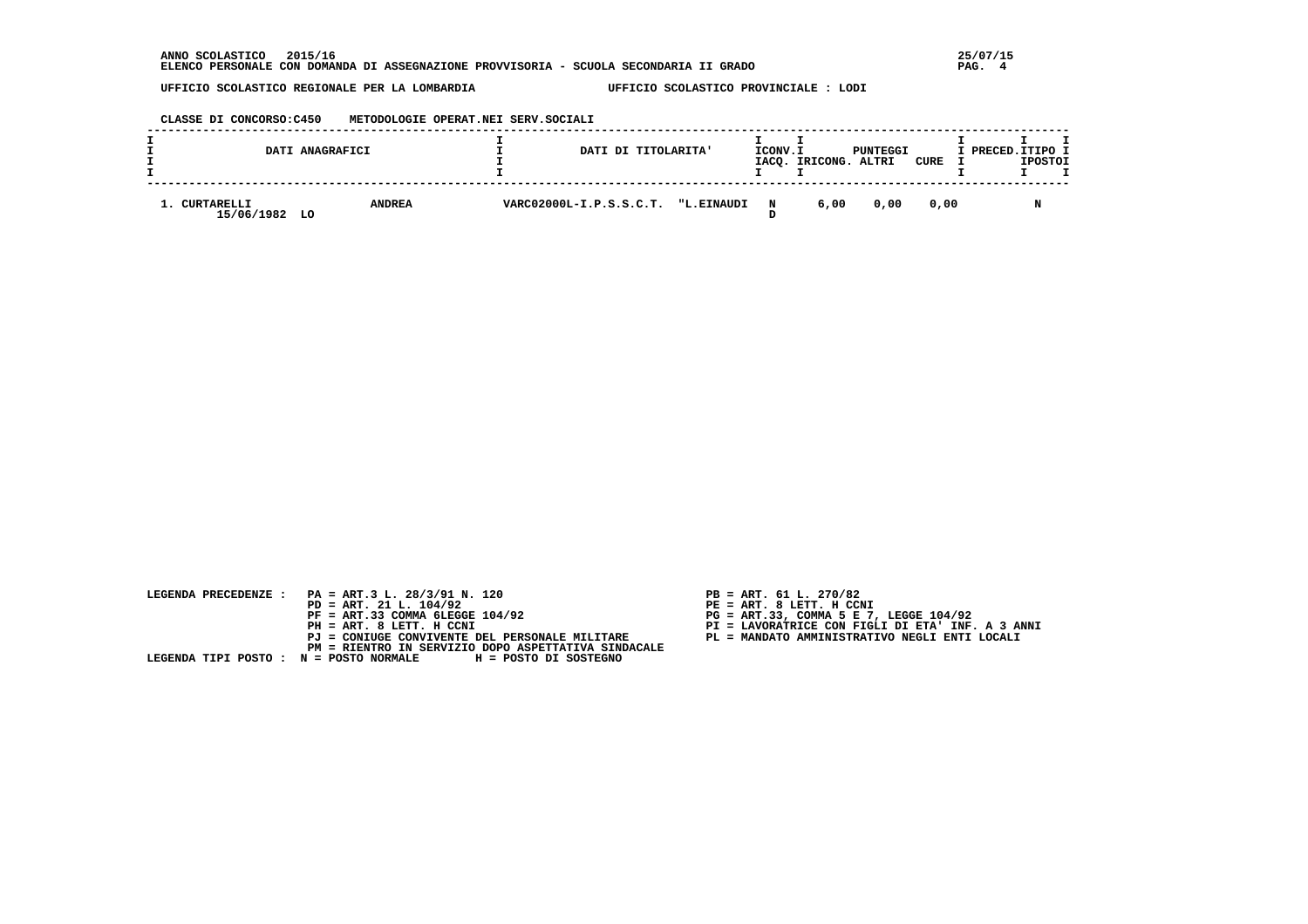**CLASSE DI CONCORSO:A021 DISCIPLINE PITTORICHE**

|                          | DATI ANAGRAFICI      | DATI DI TITOLARITA'          | ICONV.I | IACQ. IRICONG. ALTRI | PUNTEGGI | CURE | I PRECED. ITIPO I | <b>IPOSTOI</b> |  |
|--------------------------|----------------------|------------------------------|---------|----------------------|----------|------|-------------------|----------------|--|
| 1. PERTILE<br>30/10/1972 | <b>MICHELA</b><br>VA | VASL040006-"ANGELO FRATTINI" |         | 12,00                | 6,00     | 0.00 |                   | H,N            |  |

| LEGENDA PRECEDENZE : PA = ART.3 L. 28/3/91 N. 120<br>$PD = ART. 21 L. 104/92$<br>$PF = ART.33 COMMA 6LEGGE 104/92$<br>PH = ART. 8 LETT. H CCNI<br>PJ = CONIUGE CONVIVENTE DEL PERSONALE MILITARE | $PB = ART. 61 L. 270/82$<br>$PE = ART. 8 LETT. H CCNI$<br>$PG = ART.33$ , COMMA 5 E 7, LEGGE 104/92<br>PI = LAVORATRICE CON FIGLI DI ETA' INF. A 3 ANNI<br>PL = MANDATO AMMINISTRATIVO NEGLI ENTI LOCALI |
|--------------------------------------------------------------------------------------------------------------------------------------------------------------------------------------------------|----------------------------------------------------------------------------------------------------------------------------------------------------------------------------------------------------------|
| PM = RIENTRO IN SERVIZIO DOPO ASPETTATIVA SINDACALE<br>LEGENDA TIPI POSTO : N = POSTO NORMALE H = POSTO DI SOSTEGNO                                                                              |                                                                                                                                                                                                          |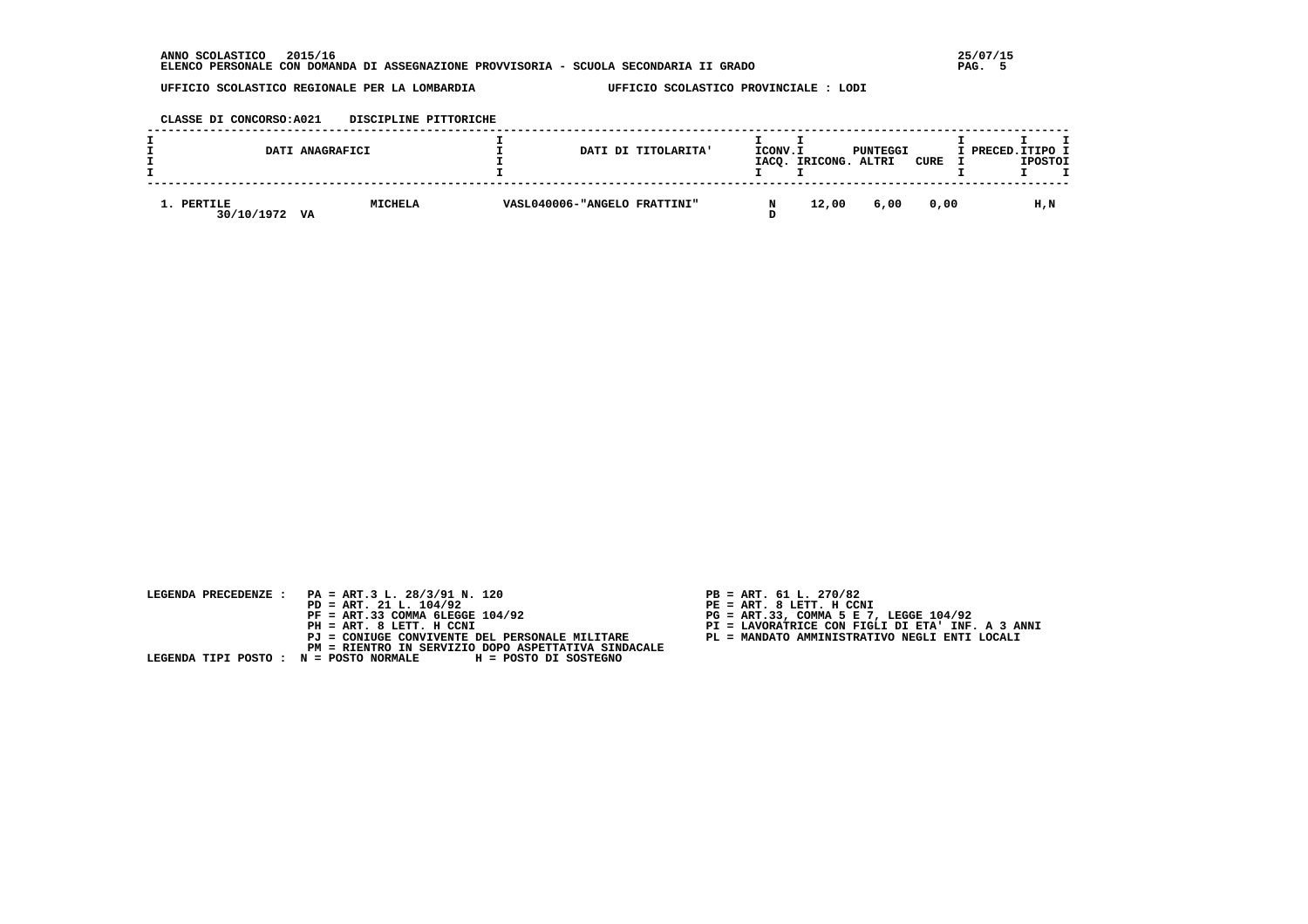**CLASSE DI CONCORSO:A051 LETTERE,LATINO NEI LICEI E IST.MAG.**

|                           | DATI ANAGRAFICI       | DATI DI TITOLARITA'        | ICONV.I | IACQ. IRICONG. ALTRI | PUNTEGGI | CURE | I PRECED.ITIPO I | <b>IPOSTOI</b> |  |
|---------------------------|-----------------------|----------------------------|---------|----------------------|----------|------|------------------|----------------|--|
| 1. MACCARIO<br>13/06/1959 | <b>FEDERICA</b><br>TО | CRPM02000E-"S. ANGUISSOLA" |         | 6,00                 | 0.00     | 0.00 |                  |                |  |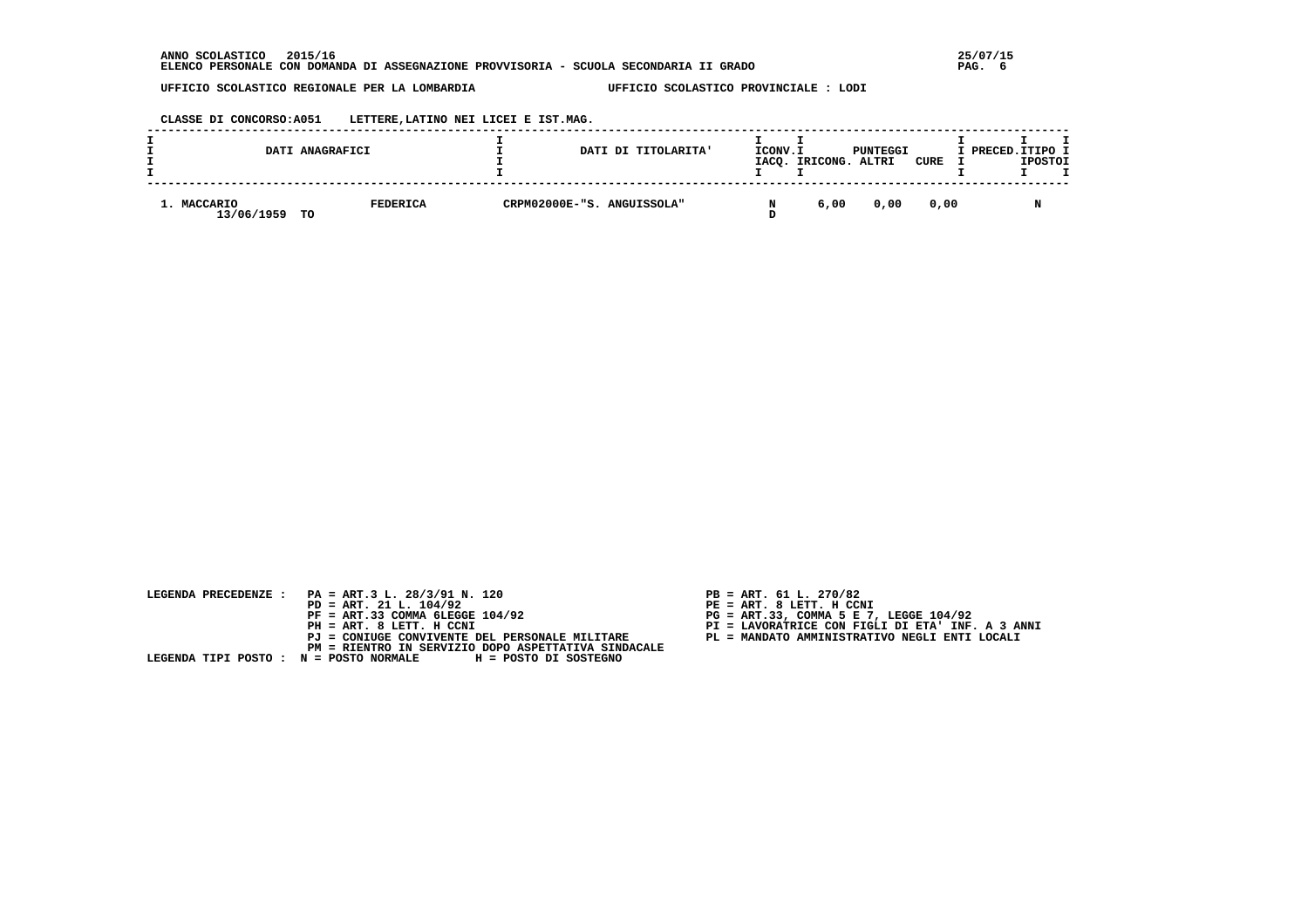**CLASSE DI CONCORSO:A061 STORIA DELL'ARTE**

|                        | DATI ANAGRAFICI     |                                     | DATI DI TITOLARITA' | ICONV.I     | IACQ. IRICONG. ALTRI | PUNTEGGI | CURE | I PRECED. ITIPO I | <b>IPOSTOI</b> |  |
|------------------------|---------------------|-------------------------------------|---------------------|-------------|----------------------|----------|------|-------------------|----------------|--|
| 1. BUSSI<br>29/04/1969 | <b>MARINA</b><br>LO | LOPS02000T-LICEO SCIENTIFICO DI COD |                     | $\mathbf N$ | 9,00                 | 3,00     | 0.00 |                   |                |  |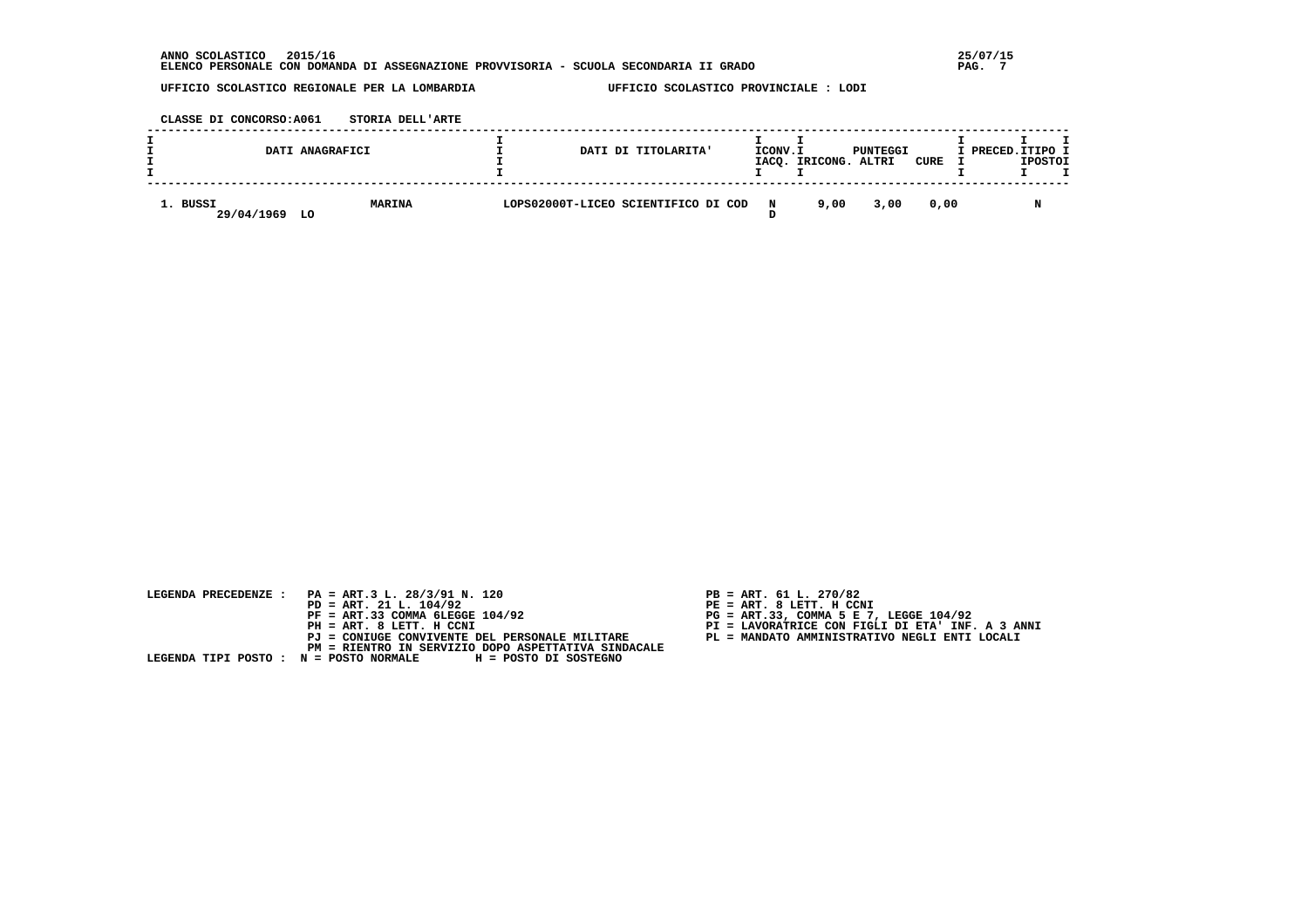#### **CLASSE DI CONCORSO:A052 LETTERE,LATINO,GRECO LICEO CLASSICO**

|                        | DATI ANAGRAFICI |               |                        | ICONV.I<br>DATI DI TITOLARITA'<br>IACO. | IRICONG. | PUNTEGGI<br>ALTRI | CURE | I PRECED.ITIPO I<br><b>IPOSTOI</b> |  |
|------------------------|-----------------|---------------|------------------------|-----------------------------------------|----------|-------------------|------|------------------------------------|--|
| 1. GOBBI<br>28/06/1973 | LO              | <b>CHIARA</b> | VRPS06000L-ENRICO MEDI |                                         | 12,00    | 6,00              | 0.00 |                                    |  |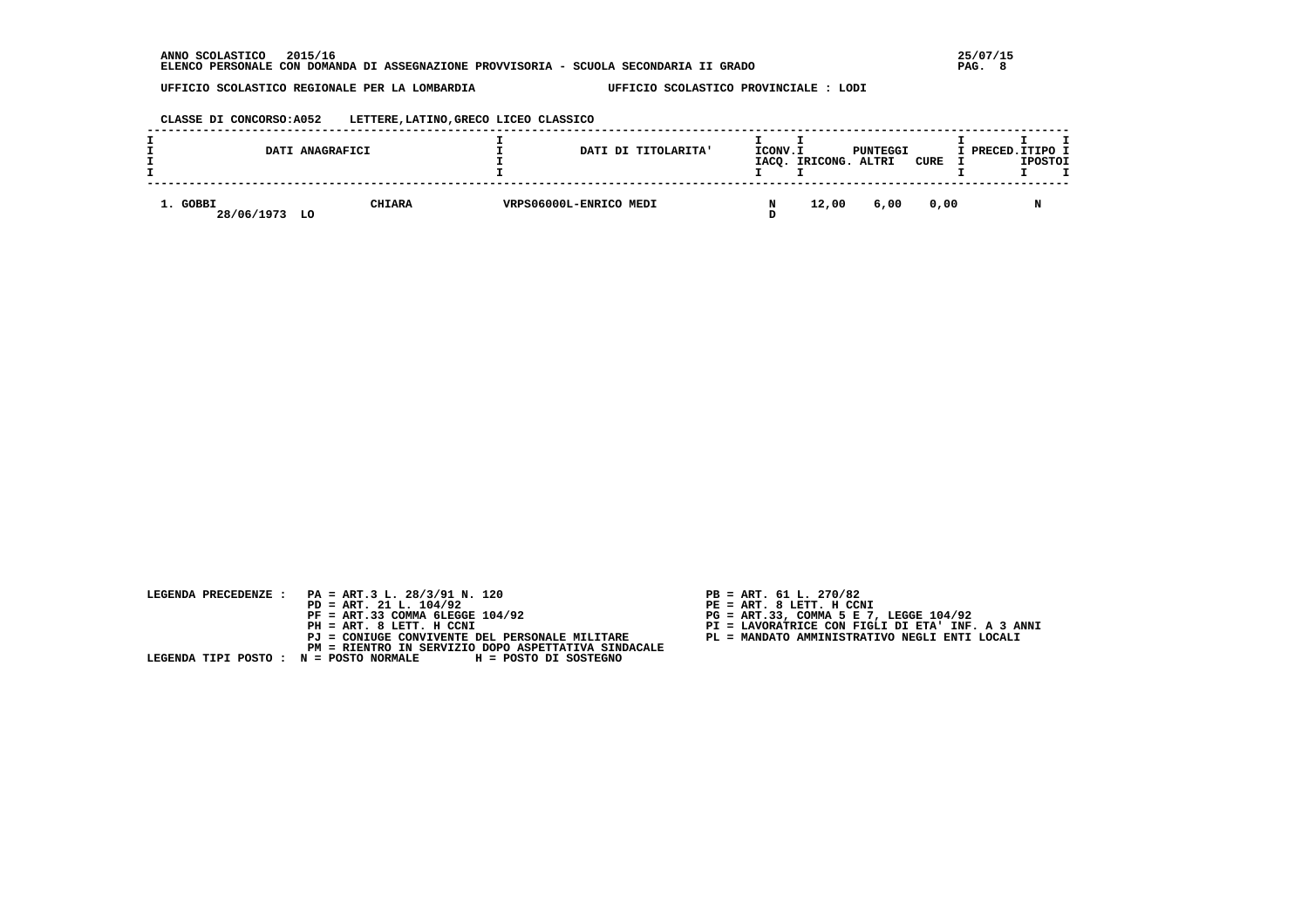**CLASSE DI CONCORSO:A072 TOPOG. GEN., COSTR.RUR. E DISEGNO**

|                           | DATI ANAGRAFICI |             | DATI DI TITOLARITA' | ICONV.I | IACQ. IRICONG. ALTRI | PUNTEGGI | CURE | I PRECED.ITIPO I | <b>IPOSTOI</b> |  |
|---------------------------|-----------------|-------------|---------------------|---------|----------------------|----------|------|------------------|----------------|--|
| 1. MONTAGNA<br>09/07/1951 | FILIPPO<br>PZ   | MISS000VB8- |                     |         | 0.00                 | 0.00     | 0.00 |                  |                |  |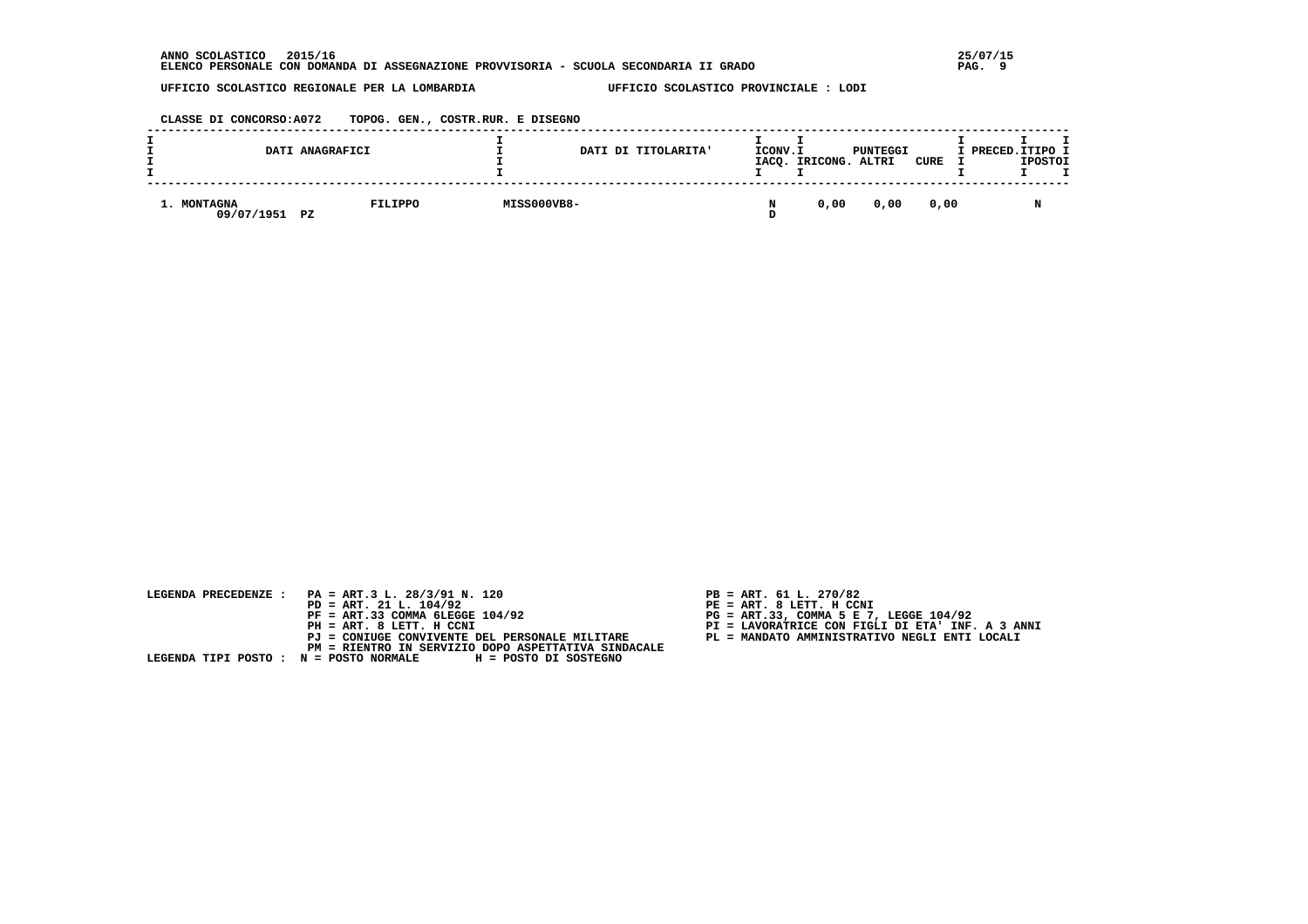### **CLASSE DI CONCORSO:A013 CHIMICA E TECNOLOGIE CHIMICHE**

|                           | DATI ANAGRAFICI | DATI DI TITOLARITA'        | ICONV.I | IACQ. IRICONG. ALTRI | PUNTEGGI | CURE | I PRECED. ITIPO I | <b>IPOSTOI</b> |  |
|---------------------------|-----------------|----------------------------|---------|----------------------|----------|------|-------------------|----------------|--|
| 1. CELLETTI<br>13/12/1972 | LUCIA<br>RM     | RMTF088014-LARGO BRODOLINI |         | 10,00                | 4,00     | 0.00 |                   |                |  |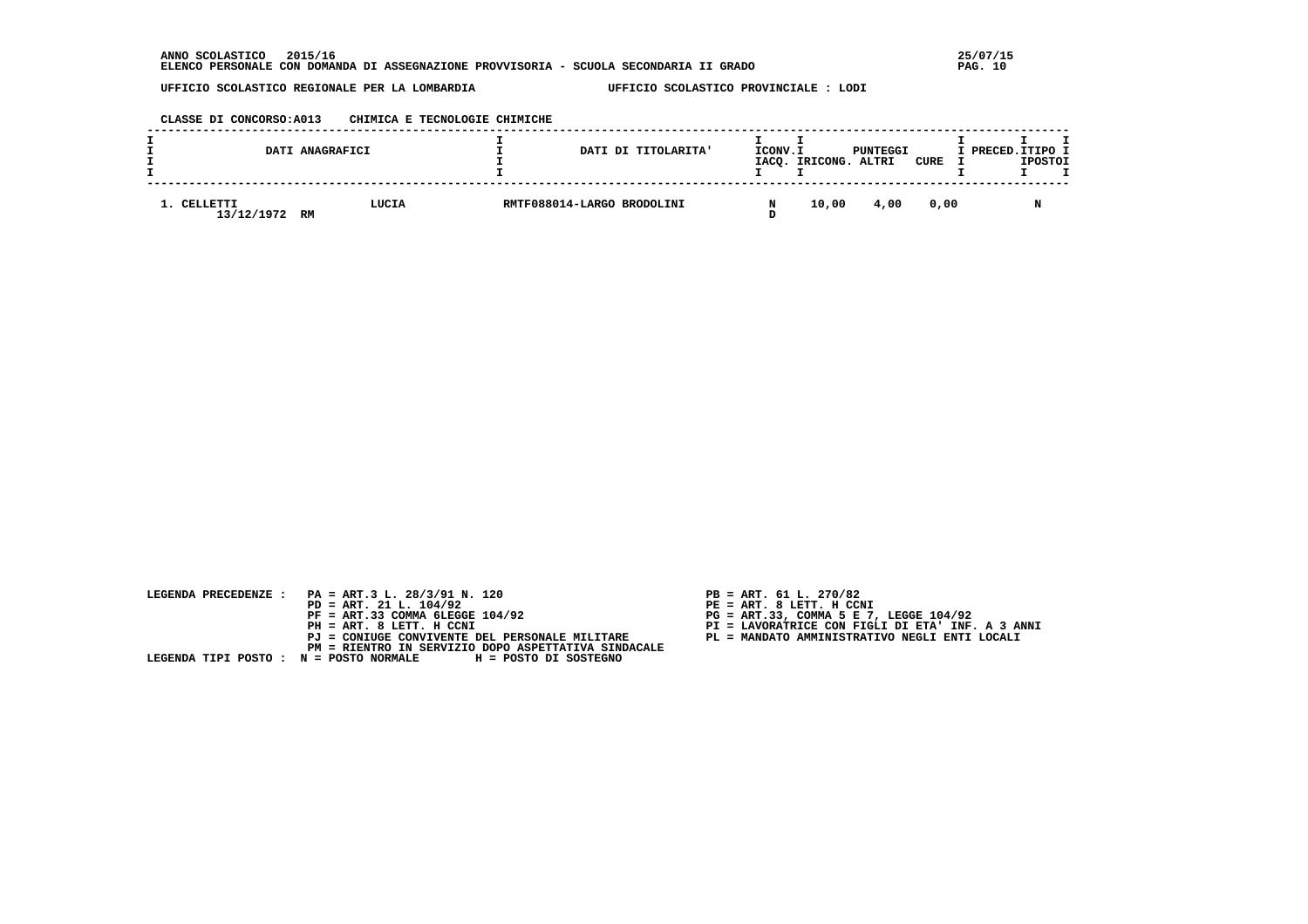**CLASSE DI CONCORSO:A016 COSTR.,TECNOL.DELLE COST.E DIS.TEC.**

|                          | DATI ANAGRAFICI | DATI DI TITOLARITA'              | ICONV.I | IACO. IRICONG. | PUNTEGGI<br>ALTRI | CURE | I PRECED.ITIPO I | <b>IPOSTOI</b> |  |
|--------------------------|-----------------|----------------------------------|---------|----------------|-------------------|------|------------------|----------------|--|
| 1. MANCINI<br>30/04/1954 | CLAUDIO<br>vc   | MITD03701C-PIERO DELLA FRANCESCA |         | 0.00           | 0.00              | 0.00 | PE               | N              |  |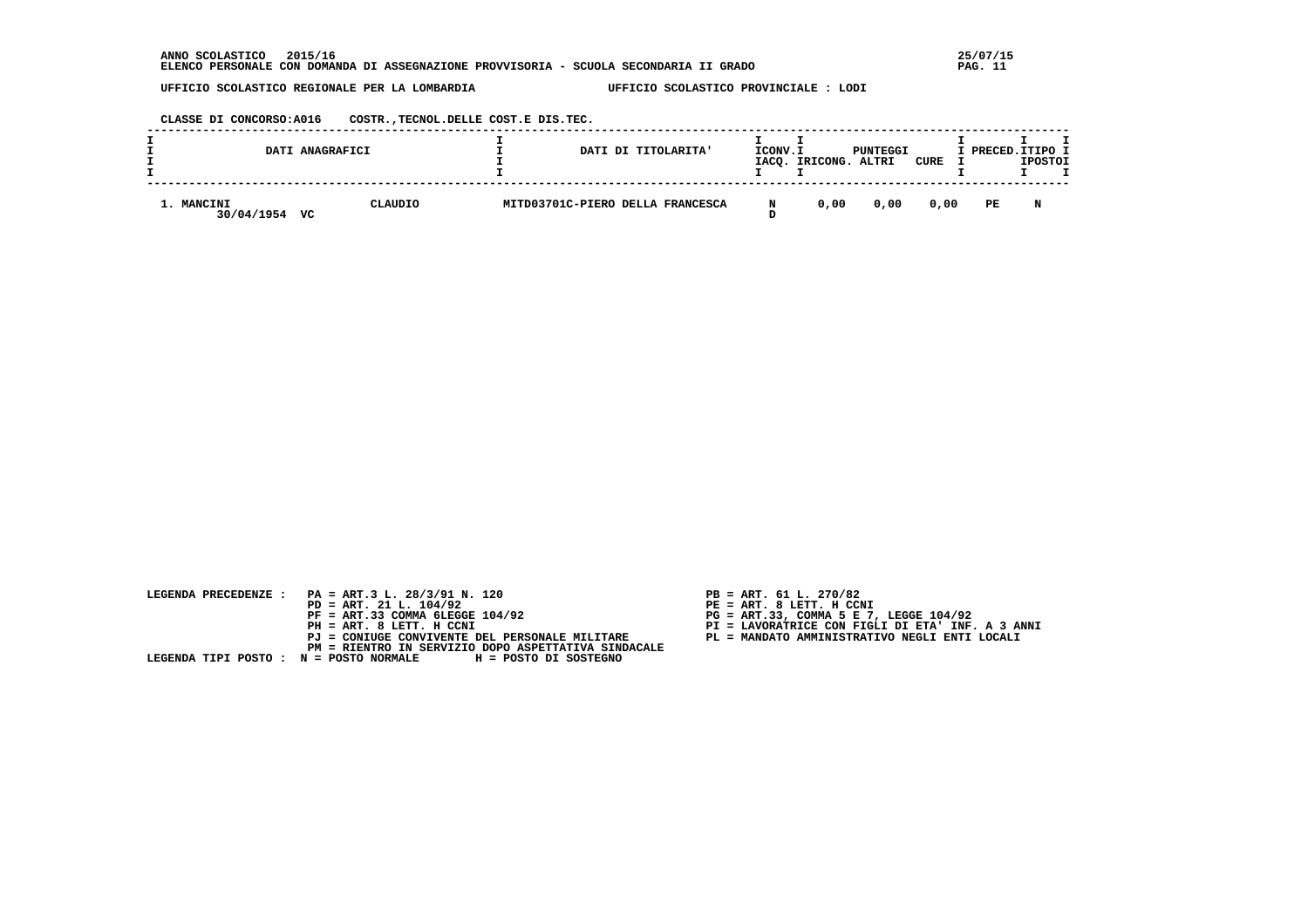#### **CLASSE DI CONCORSO:A017 DISCIPLINE ECONOMICO-AZIENDALI**

|                         | DATI ANAGRAFICI | DATI DI TITOLARITA'   | ICONV.I | IACQ. IRICONG. ALTRI | PUNTEGGI | CURE | I PRECED.ITIPO I | <b>IPOSTOI</b> |  |
|-------------------------|-----------------|-----------------------|---------|----------------------|----------|------|------------------|----------------|--|
| 1. MARANO<br>19/12/1971 | GIOVANNI<br>CS  | RERH008011-"A. MOTTI" |         | 17,00                | 11,00    | 0.00 |                  |                |  |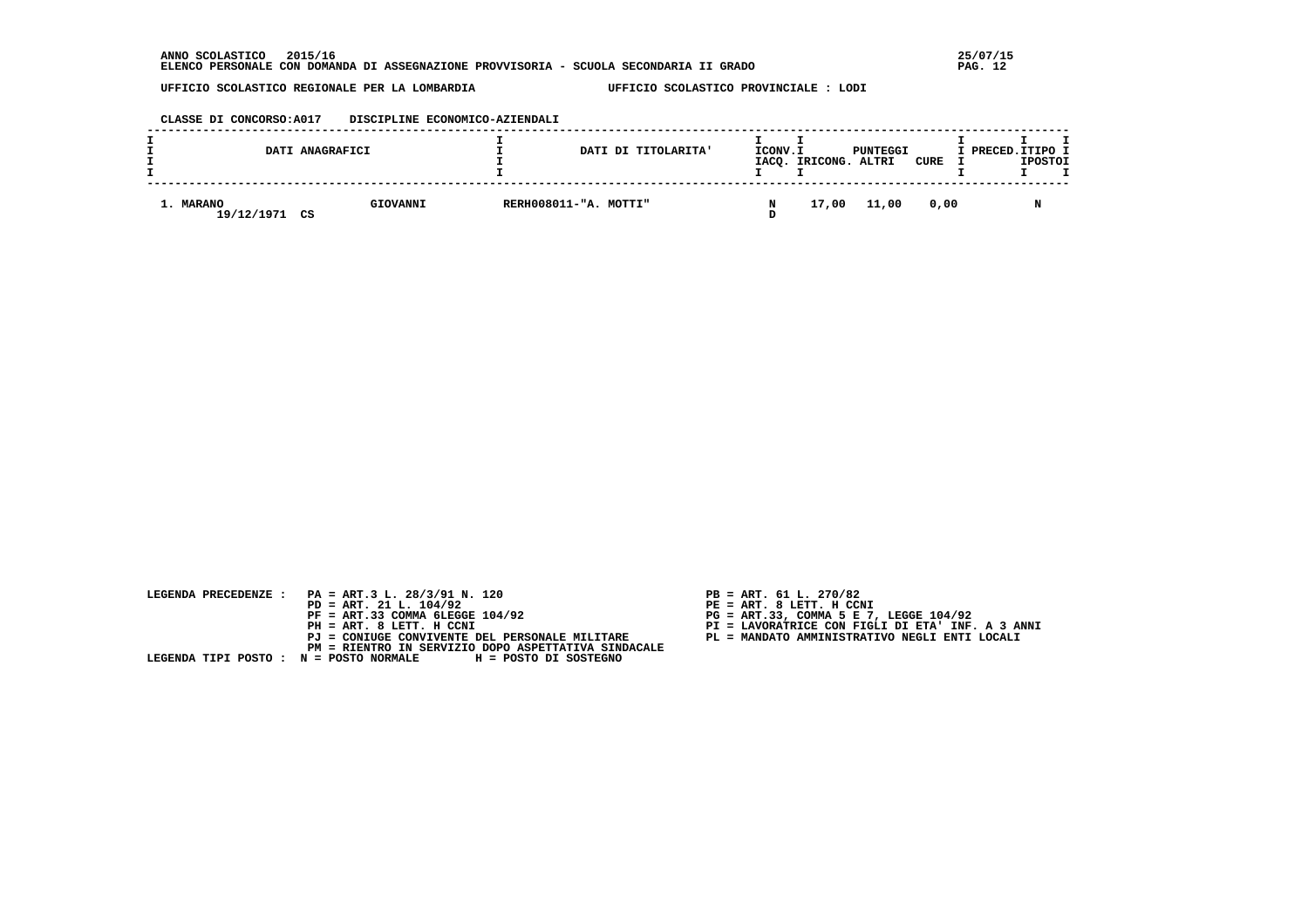**CLASSE DI CONCORSO:A047 MATEMATICA**

|                            | DATI ANAGRAFICI |                                            |             | DATI DI TITOLARITA' | ICONV.I | IACQ. IRICONG. ALTRI | PUNTEGGI | CURE | I PRECED. ITIPO I | <b>IPOSTOI</b> |  |
|----------------------------|-----------------|--------------------------------------------|-------------|---------------------|---------|----------------------|----------|------|-------------------|----------------|--|
| 1. COLUCCI<br>15/05/1978   | МT              | CAMILLA                                    | CRSS000DM1- |                     | N<br>D  | 10,00                | 4,00     | 0,00 | PI                | н              |  |
| 2. GIALLONGO<br>14/06/1978 | EE              | ANTONINA SEBASTIAN PCRA00201V-"G. MARCORA" |             |                     |         | 10,00                | 4,00     | 0,00 |                   | N              |  |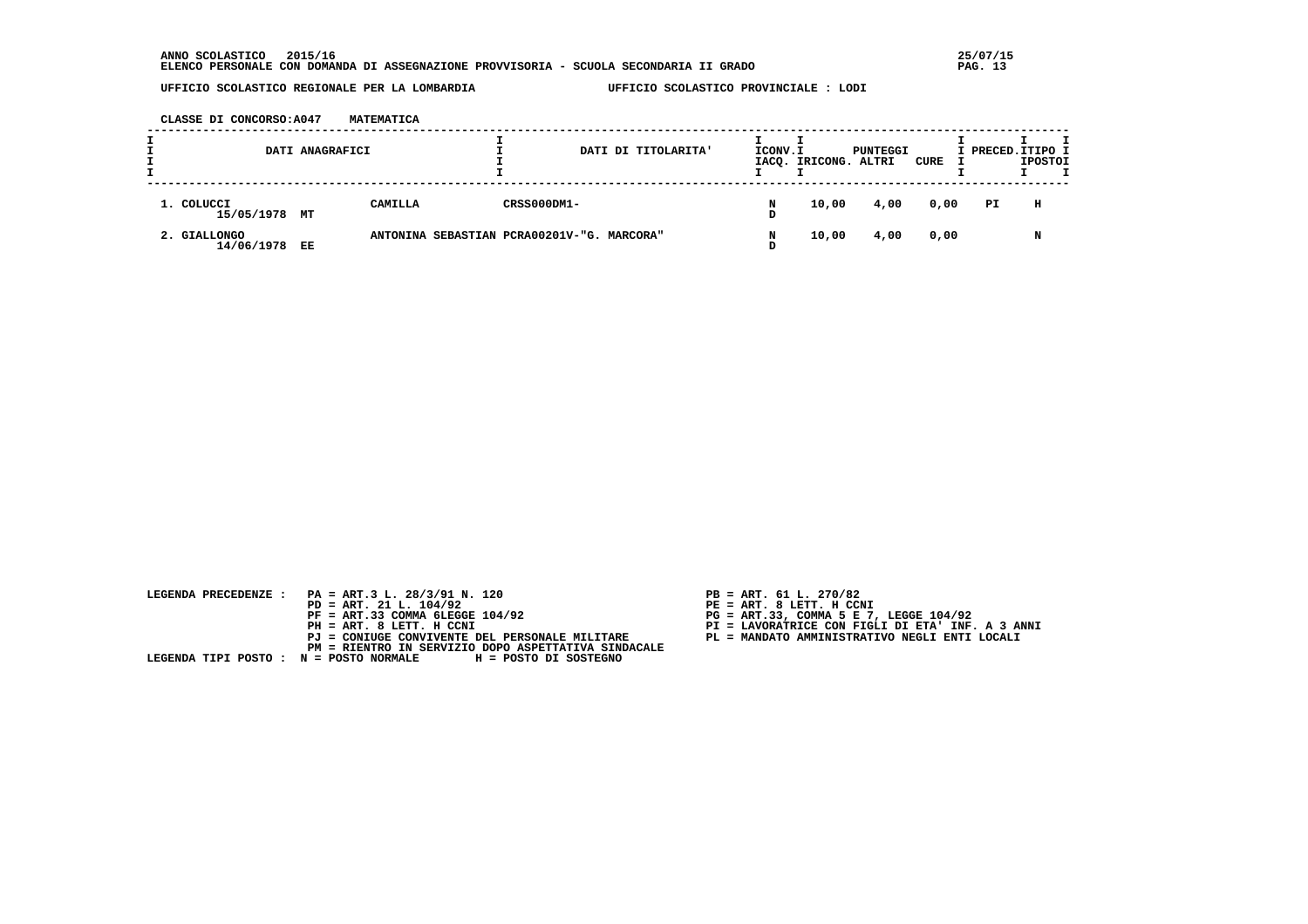**CLASSE DI CONCORSO:A038 FISICA**

|                                 | DATI ANAGRAFICI  | DATI DI TITOLARITA'  | ICONV.I | IACQ. IRICONG. | PUNTEGGI<br>ALTRI | CURE | I PRECED. ITIPO I | <b>IPOSTOI</b> |  |
|---------------------------------|------------------|----------------------|---------|----------------|-------------------|------|-------------------|----------------|--|
| 1. SABBIONI<br>21/07/1961<br>МI | <b>FRANCESCO</b> | LOTF003017-A.CESARIS |         | 6,00           | 0,00              | 0.00 |                   |                |  |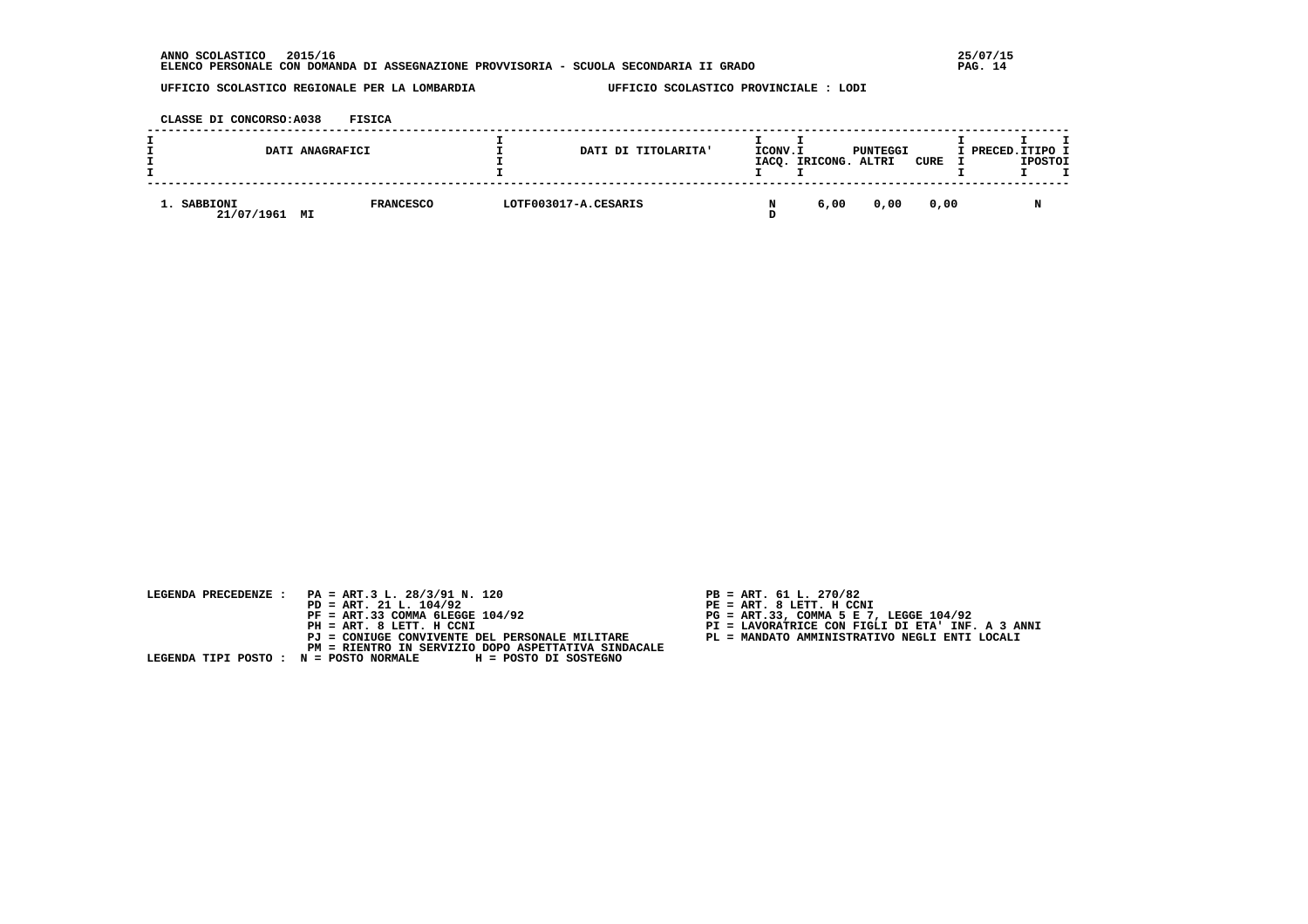**CLASSE DI CONCORSO:A048 MATEMATICA APPLICATA**

|                             | DATI ANAGRAFICI      |                 |                                     | DATI DI TITOLARITA' |                | ICONV.I | IACQ. IRICONG. ALTRI | PUNTEGGI | CURE |    | I PRECED.ITIPO I<br><b>IPOSTOI</b> |
|-----------------------------|----------------------|-----------------|-------------------------------------|---------------------|----------------|---------|----------------------|----------|------|----|------------------------------------|
| 1. LUCHENA<br>01/05/1974 LE |                      | <b>STEFANIA</b> | LOTD001019-CALAMANDREI              |                     |                |         | 6,00                 | 0,00     | 0,00 |    | H,N                                |
| 2. SALETTA<br>15/01/1962 LO | <b>ANNA</b>          |                 | SVTD01102L-IST.TECN. COMM.E. PERTIN |                     |                | N       | 9,00                 | 3,00     | 0,00 | PG | N                                  |
| 3. SCIACCA<br>20/11/1973    | <b>ROSARIA</b><br>TP |                 | TPTD02601X-I.T.S.E.                 |                     | "F. FERRARA" M | N       | 12,00                | 6,00     | 0,00 |    | N                                  |

| LEGENDA PRECEDENZE : PA = ART.3 L. 28/3/91 N. 120            | $PB = ART. 61 L. 270/82$                         |
|--------------------------------------------------------------|--------------------------------------------------|
| $PD = ART. 21 L. 104/92$                                     | $PE = ART. 8 LET. H CCNI$                        |
| $PF = ART.33 COMMA 6LEGGE 104/92$                            | $PG = ART.33$ , COMMA 5 E 7, LEGGE 104/92        |
| PH = ART. 8 LETT. H CCNI                                     | PI = LAVORATRICE CON FIGLI DI ETA' INF. A 3 ANNI |
| PJ = CONIUGE CONVIVENTE DEL PERSONALE MILITARE               | PL = MANDATO AMMINISTRATIVO NEGLI ENTI LOCALI    |
| PM = RIENTRO IN SERVIZIO DOPO ASPETTATIVA SINDACALE          |                                                  |
| LEGENDA TIPI POSTO : N = POSTO NORMALE H = POSTO DI SOSTEGNO |                                                  |
|                                                              |                                                  |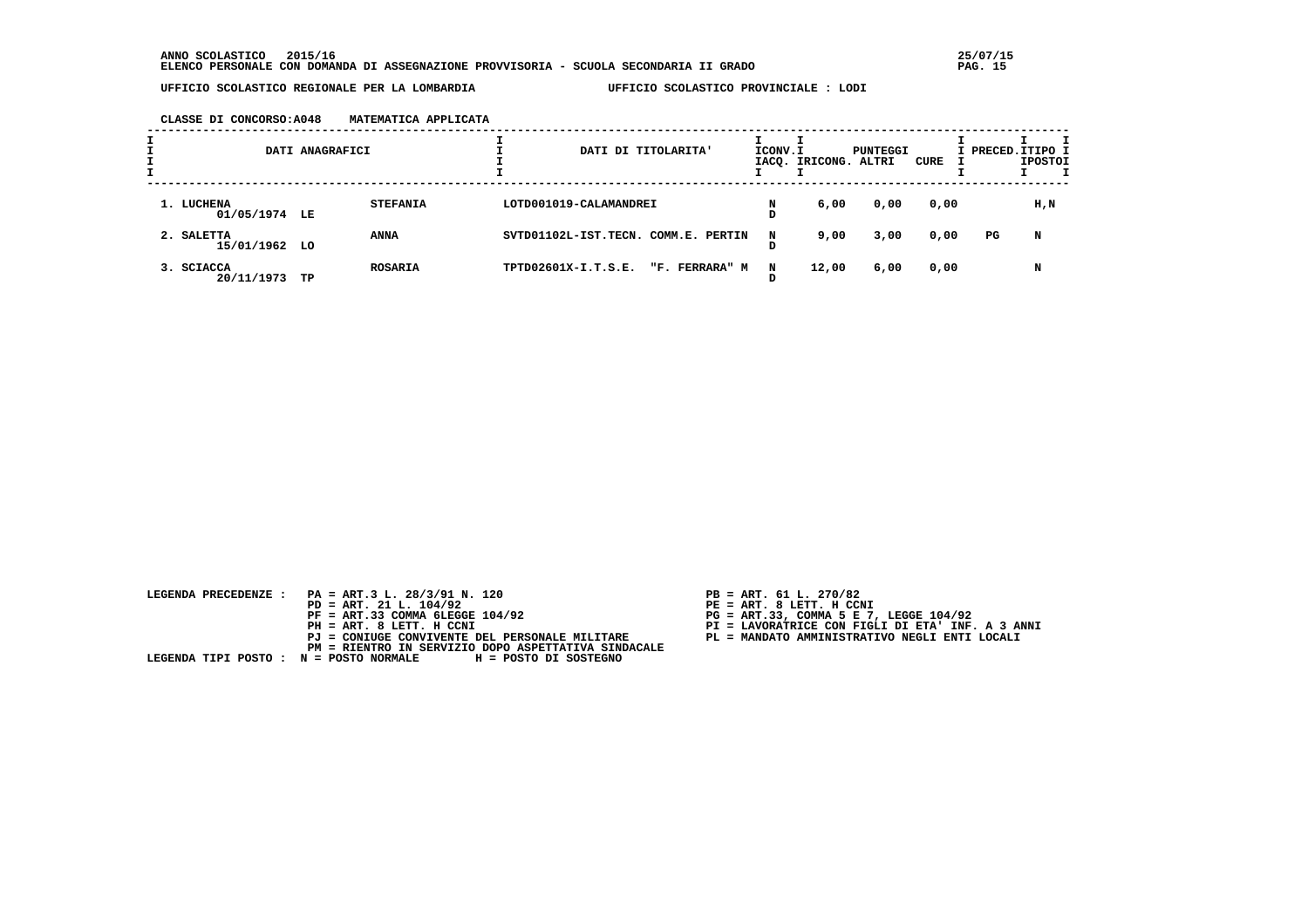**CLASSE DI CONCORSO:A019 DISCIPLINE GIURIDICHE ED ECONOMIC.**

|                             | DATI ANAGRAFICI |                     | DATI DI TITOLARITA'       | ICONV.I | IACQ. IRICONG. ALTRI | PUNTEGGI | CURE  | I PRECED.ITIPO I | <b>IPOSTOI</b> |  |
|-----------------------------|-----------------|---------------------|---------------------------|---------|----------------------|----------|-------|------------------|----------------|--|
| 1. CIACCIA<br>09/02/1959 BR |                 | CAMILLA             | LOTD003011-A. CESARIS     | N<br>D  | 6,00                 | 0,00     | 0,00  |                  | N              |  |
| 2. FIORANI<br>06/12/1966 LO |                 | <b>MARIA GRAZIA</b> | LOTD010003-AGOSTINO BASSI | N<br>D  | 15,00                | 9,00     | 0,00  |                  | N              |  |
| 3. MORRONE<br>10/03/1965 LO |                 | MARIA SONIA         | MNTD008011-ITC ASOLA      | N       | 12,00                | 0,00     | 12,00 | PG               | N              |  |